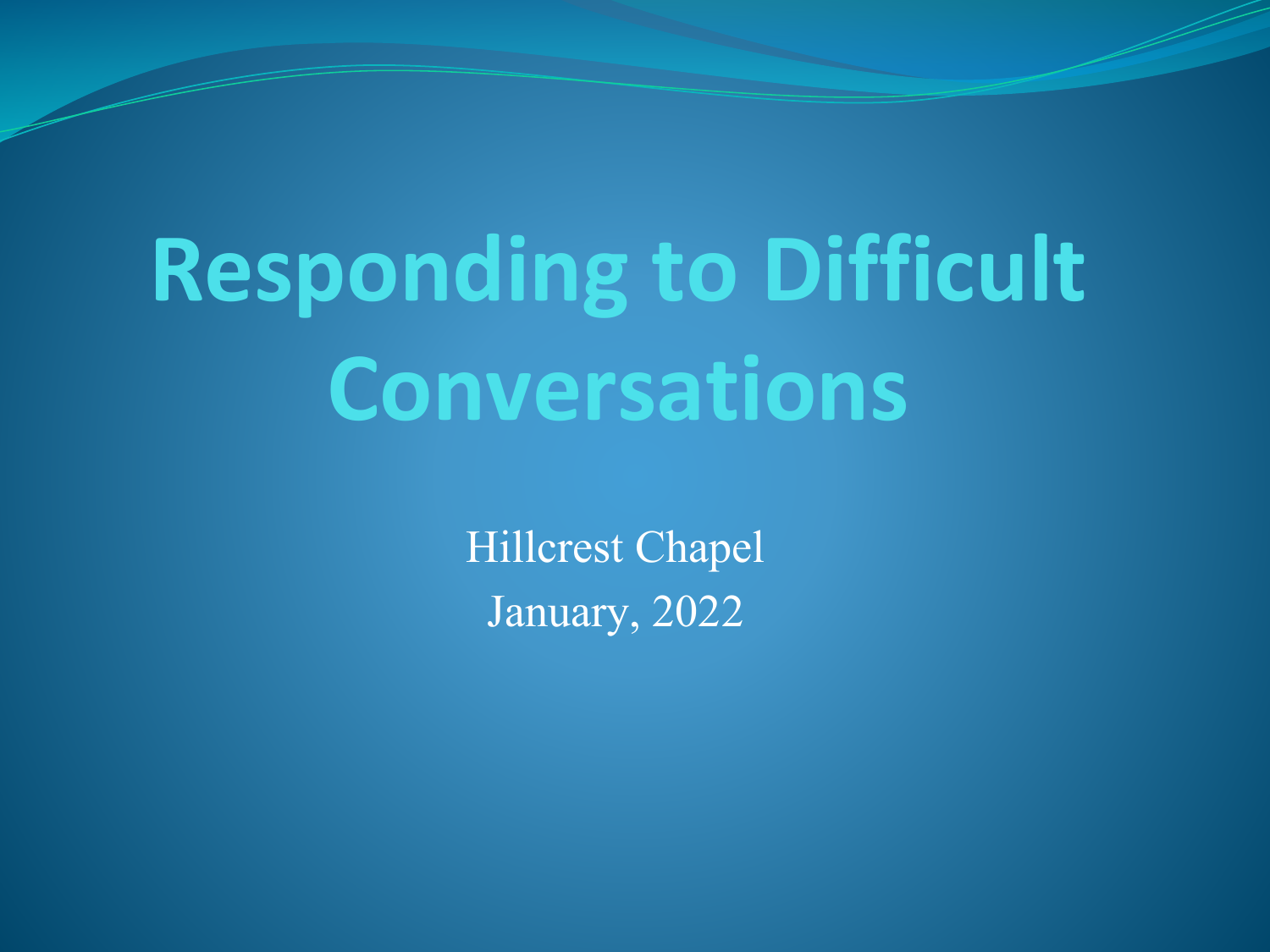# Please respond in Chat:

- ⚫ What is a relationship where you are experiencing hard conversations?
- ⚫ What strategy are you following to cope with the difficulty/conflict?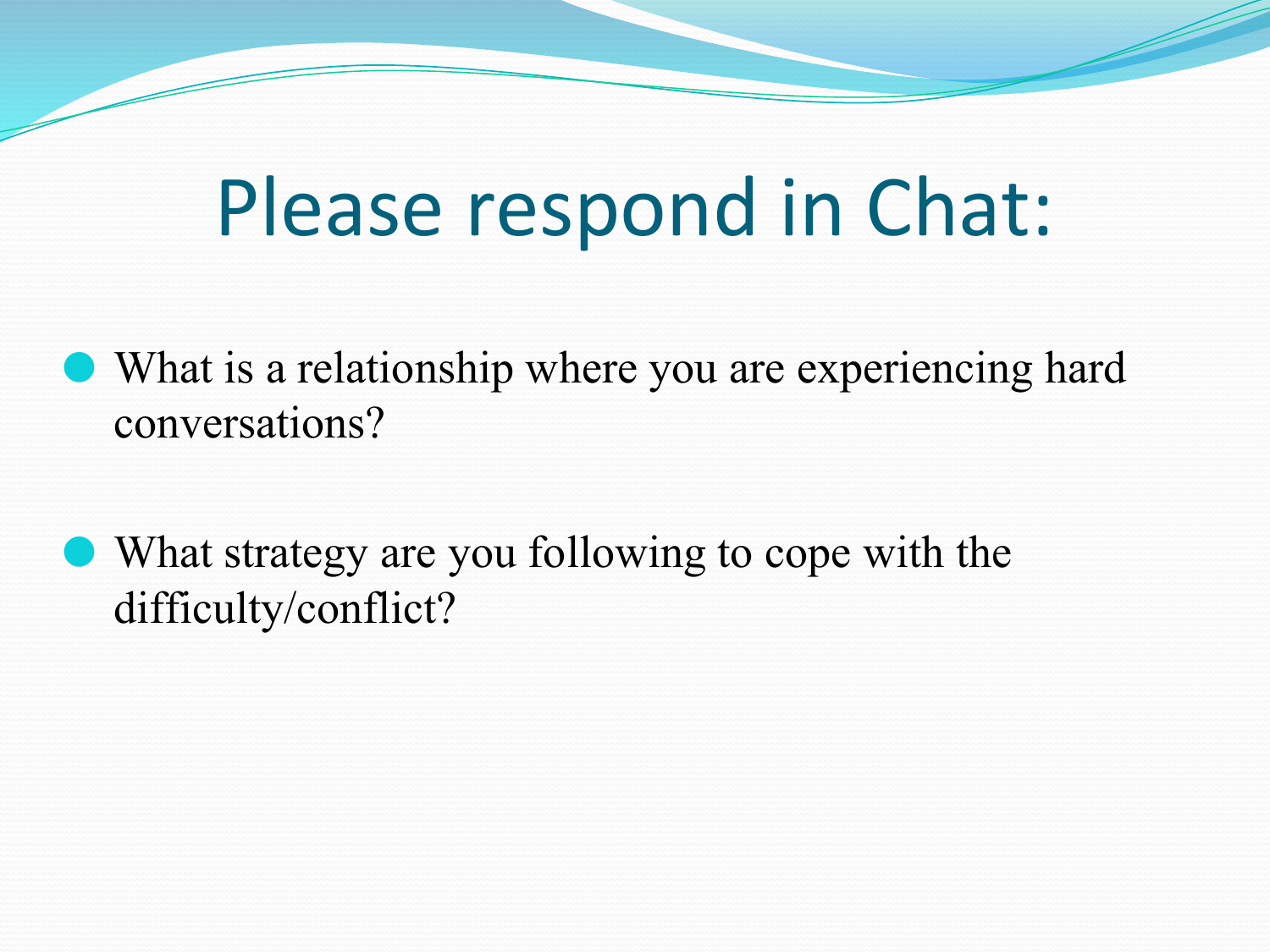# Beginning Resources:

⚫ What insights did you draw from: ● Ephesians 4:1-7

⚫ William Ury video

⚫ Hillcrest document: *Starting off Right*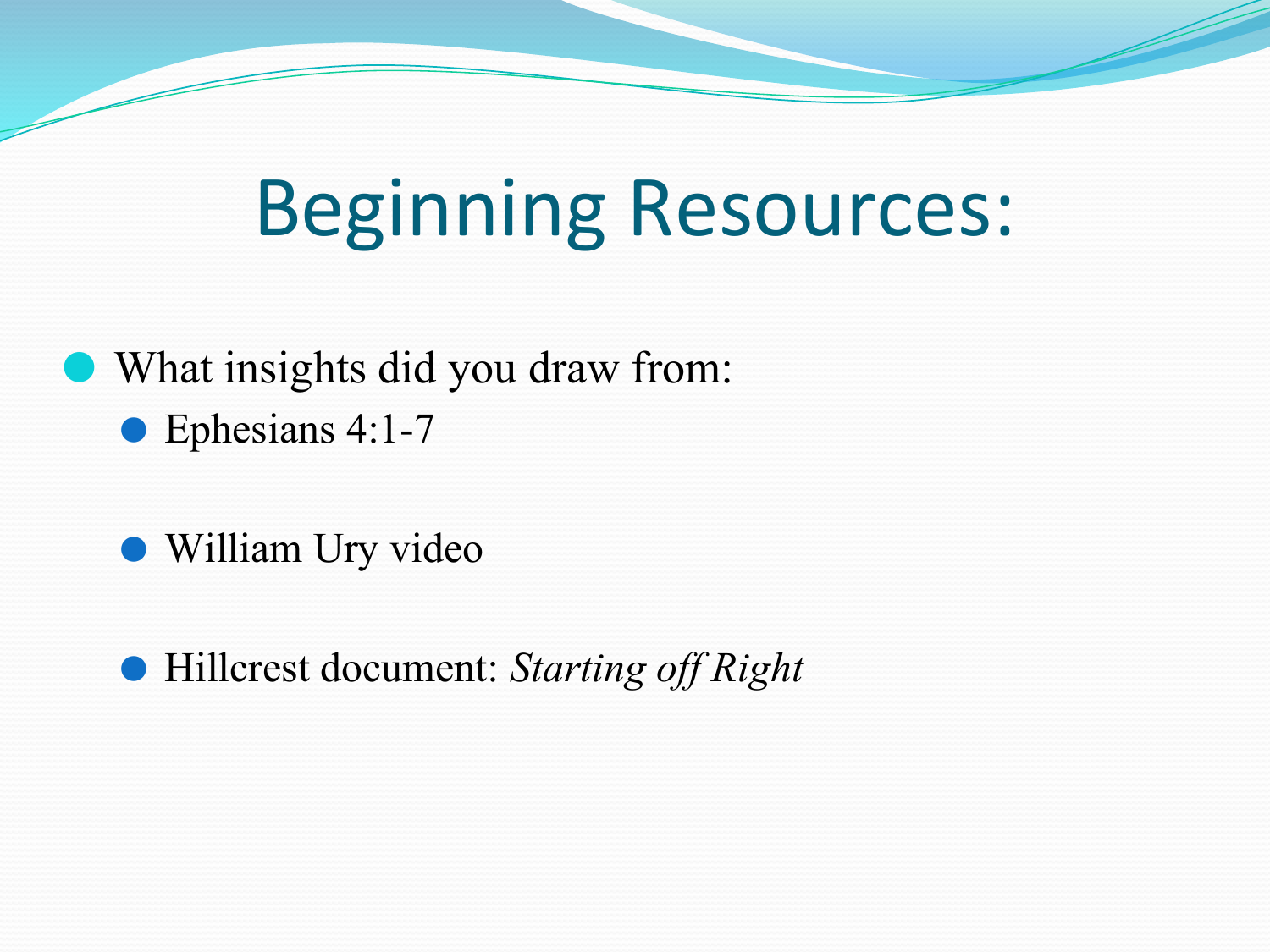Remember Covey's 7 Habits: Habit 5: "Seek first to understand, then be understood."

● Seek understanding through *dialogue*.

● Steps to create dialogue:

⚫ Demonstrate genuine interest/curiosity: voice, tone, body language.

⚫ Ask questions in which the authority of the answer is not questioned: "What was your experience?" "Help me understand." "What were/are your hopes?"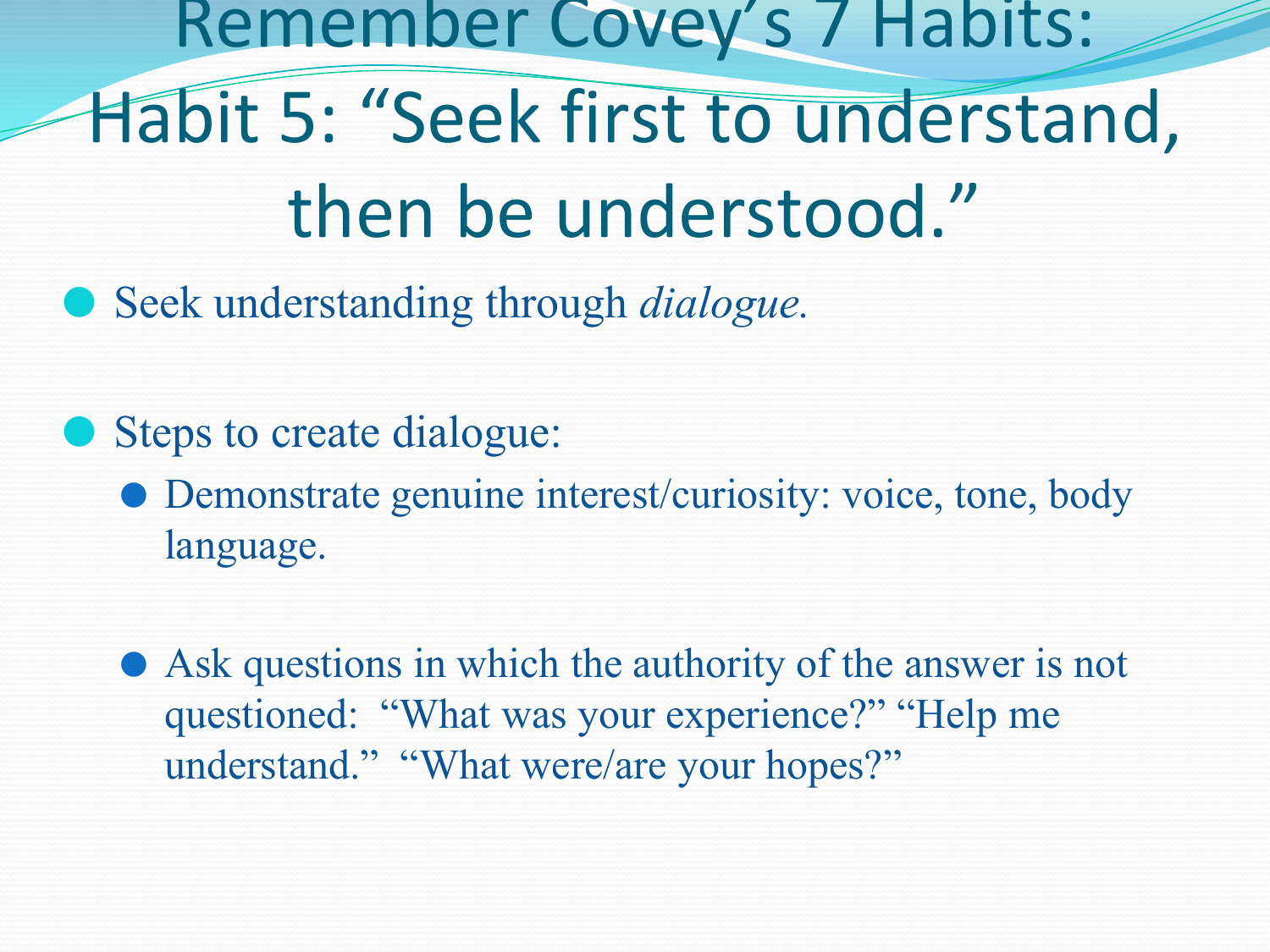# Habit 5, continued

⚫ Acknowledge healthy motivation/interest.

⚫ Share your own weakness.

● Make "I" statements; not "you" statements. See Acts 21:27-22:16

⚫ Share your perceptions.

⚫ Ask for feedback.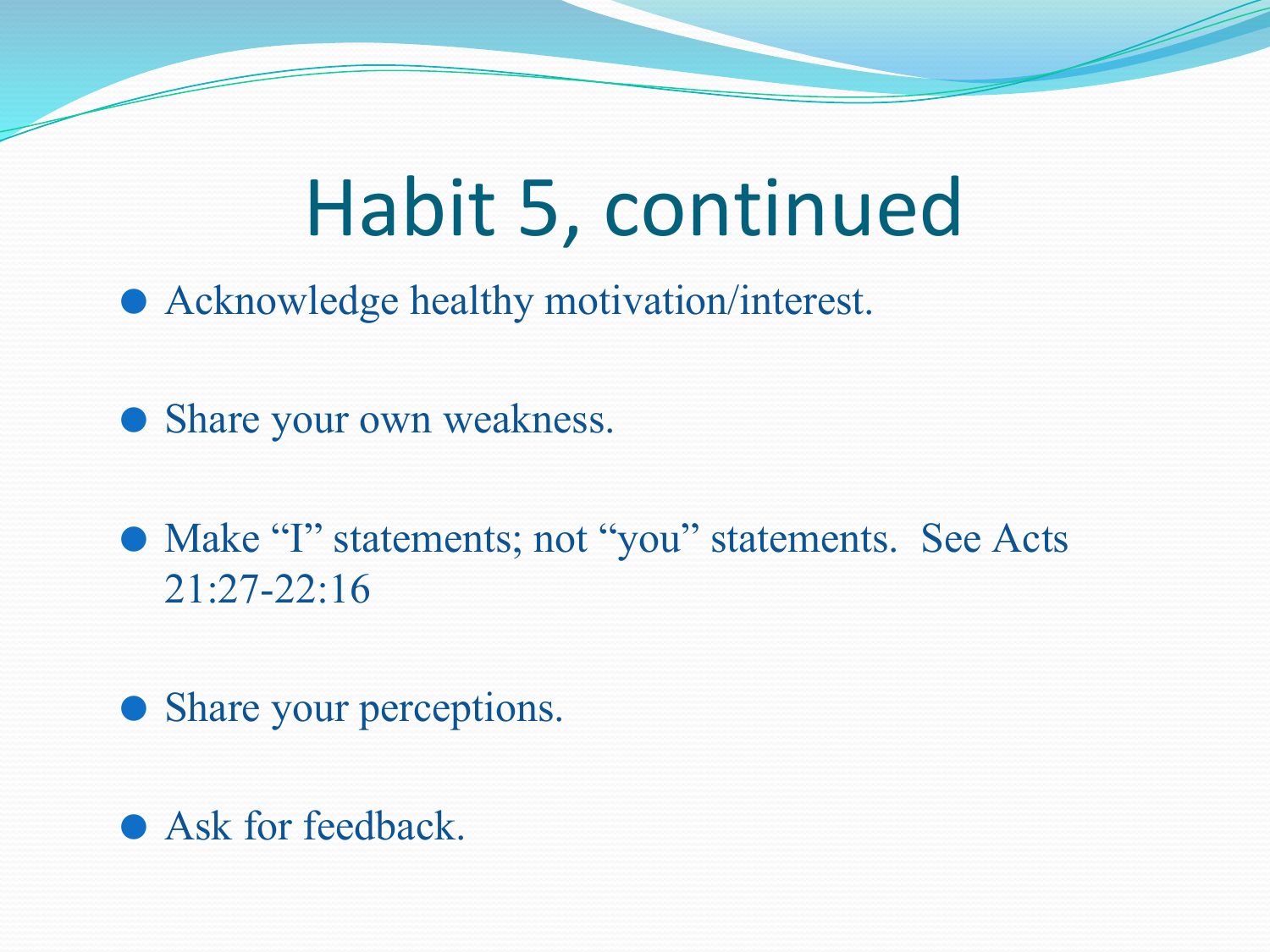# Avoid climbing "the ladder of inference."

- Be very slow to draw conclusions about other people's motivation.
- ⚫ Remember that we typically judge ourselves based on our *intentions* and judge other people based on their *behavior.*
- "Go to the balcony."
- "Build a golden bridge of retreat." -Sun Tzu
- The necessity of forgiveness.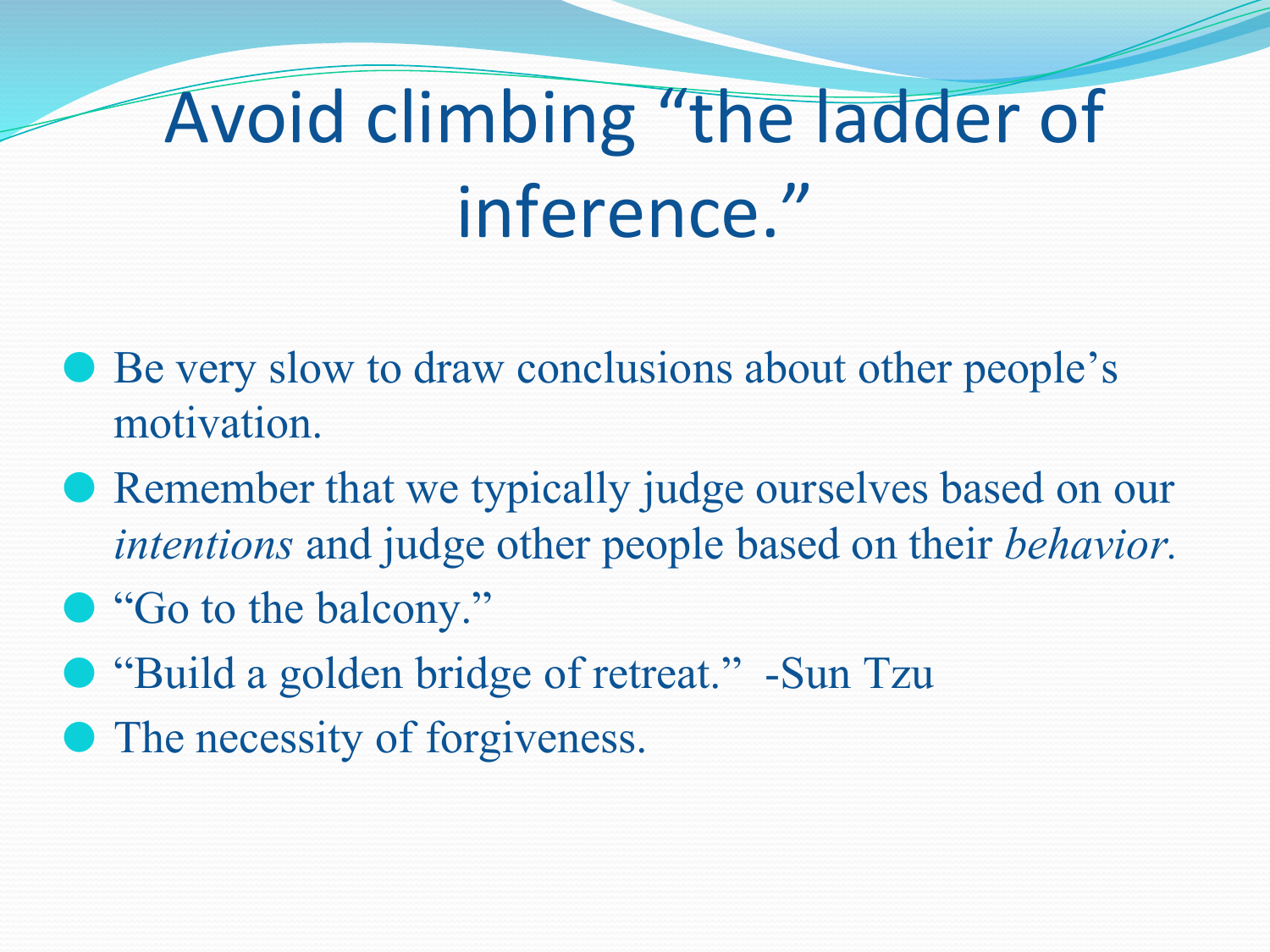## Reflection:

⚫ What have you heard that is helpful in your situation?

#### ⚫ Discuss in groups:

- ⚫ What idea, strategy, or phrase was most significant to you?
- ⚫ How might you apply what you've heard?